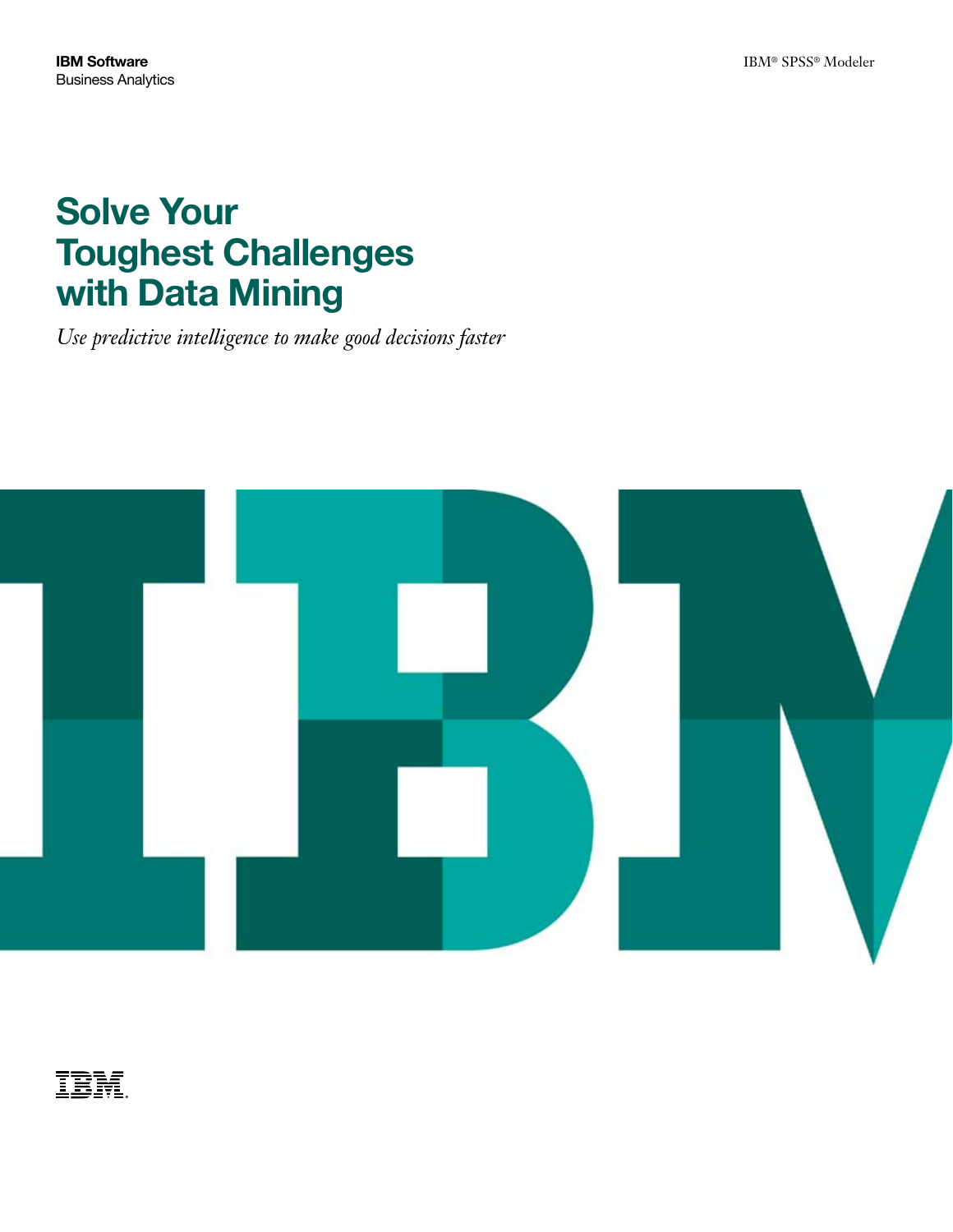Imagine if you could lower your marketing costs by 30 percent, or reduce delinquent loan repayments by 20 percent, by anticipating your customers' behavior and taking action. Results like these are possible with data mining, which reveals hidden patterns in your data and enables you to predict business outcomes. This predictive intelligence can help your organization make accurate and profitable decisions quickly.

IBM SPSS Modeler is a powerful, versatile data mining workbench that helps you gain unprecedented insight from your data. Its breadth and depth of techniques allows you to build predictive models easily, efficiently and rapidly, whether you are an expert data miner or a business analyst.

With Modeler, you can use a broad range of data, including data stored in operational databases and files, as well as unstructured data such as call center notes, e-mails, Web 2.0 sources and survey responses. Its simple graphical interface quickly takes you through the entire data mining process – from data access and preparation, through modeling and model evaulation, to model deployment. Modeler's flexible deployment options – from a simple desktop tool to an advanced client server architecture - allow organizations of all sizes to integrate predictive analytics into their everyday business environments and processes.

*Modeler's breadth and depth of techniques allows you to create powerful predictive models quickly, without programming.*

Many FORTUNE® 500 corporations, academic institutions and national and local government agencies worldwide rely on Modeler to unlock the value of their enterprise data, improve business processes and make more informed decisions in areas such as:

- • Customer intimacy/customer experience management
- Fraud and risk mitigation
- Human capital management/resource planning
- • Inventory management
- Marketing effectiveness
- Operational excellence

Switzerland's largest cable network provider, for example, uses predictive analytics to reduce customer churn, a common issue in the highly competitive telecommunications market. Recognizing that it's much easier to retain a customer than to try to win one back, the company turned to Modeler to analyze customer feedback across various phases of the customer lifecycle. It now uses this insight to predict future behavior and adapt its activities to meet customer demands and cut churn – including employing more one-to-one customer contact to pre-emptively resolve complaints and increase satisfaction. Since deploying Modeler, churn rates have decreased from 19 percent to 2 percent.

# Create powerful predictive models quickly and intuitively

Your organization has likely invested heavily in databases, reporting, enterprise resource planning (ERP), business intelligence, online analytical processing (OLAP) and other technologies to help you manage your business. With Modeler, you can access the vast amounts of data stored in disparate operational systems directly, use it to create powerful, predictive models – and do so visually and intuitively in a graphical interface that doesn't require programming.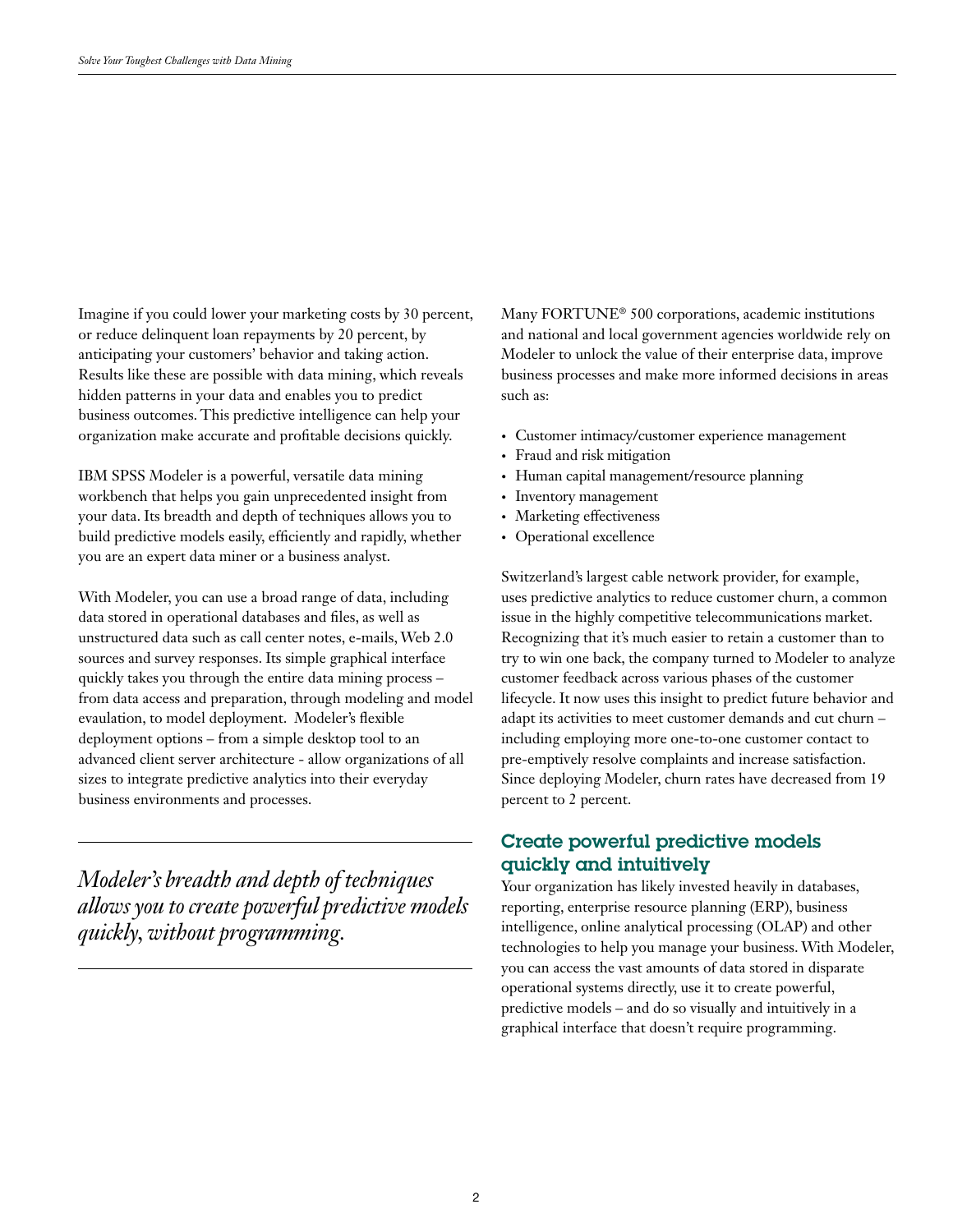*"Digital + improved its customer satisfaction with customized offers, reduced churn and increased cross-sell in outbound campaigns. IBM SPSS Modeler is a key component of our solution and has been paramount to improving our customer satisfaction and loyalty, contributing to a significant increase in customer retention within only two months of deploying the software."*

— Omar Rois Customer Intelligence Manager Digital+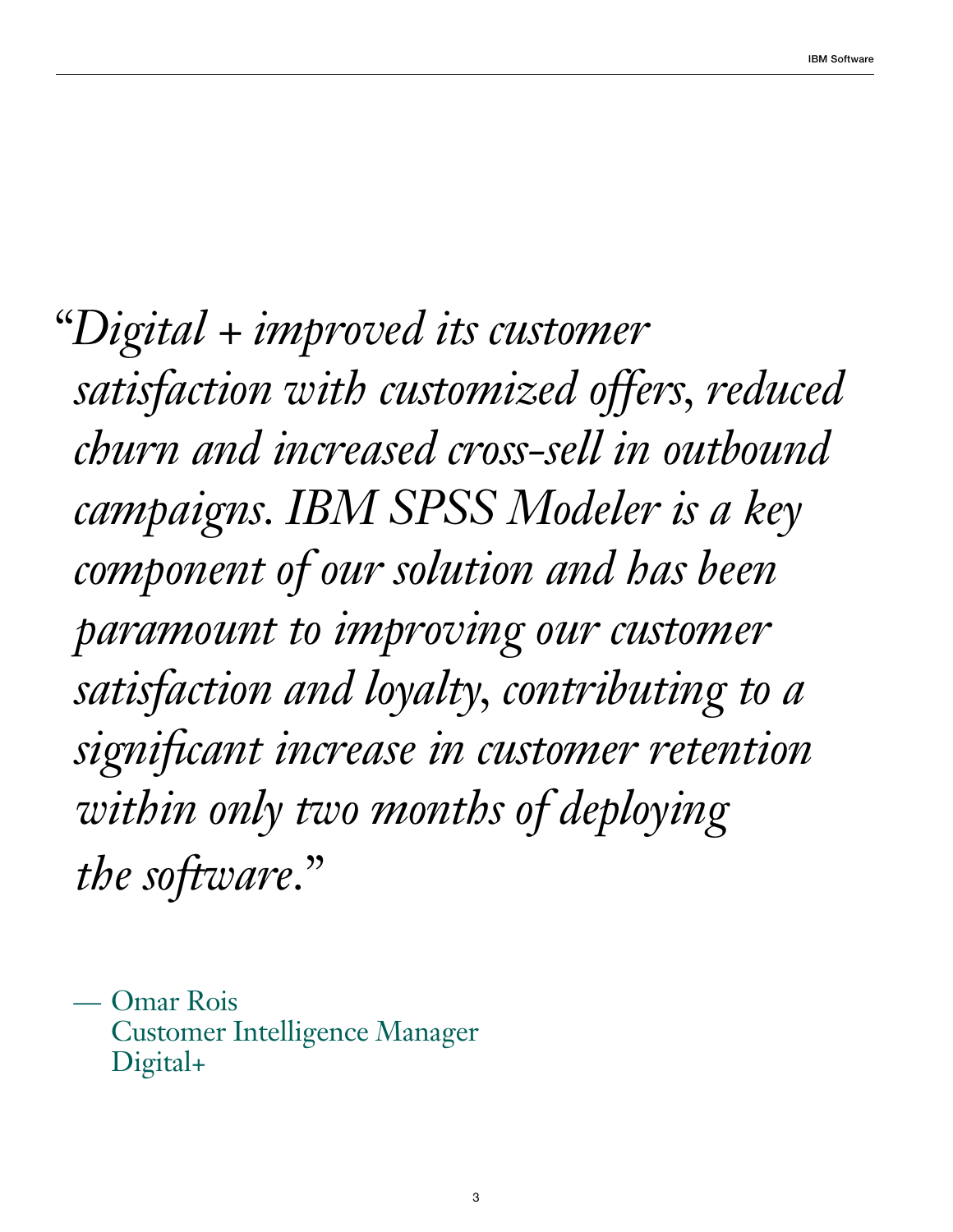Two versions of Modeler are available to support your analysis needs. Modeler Professional includes all of the tools needed to leverage your structured data – such as behaviors and interactions tracked in your CRM systems, demographics, purchasing behavior and sales data. Modeler Premium extends the functionality of Modeler Professional by including a powerful text mining workbench for extracting key concepts, sentiments and relationships from textual or "unstructured" data and converting them to a structured format that can be used to make predictive models more accurate.

For complete product information, please visit **www.spss.com/software/modeling/modeler**.

## Accelerate the entire data mining process

Modeler's pioneering graphical interface makes it easy for business and professional analysts to focus on solving problems without spending time on programming tasks. As they work, interactive "streams" visually map the data mining process, allowing users to interact with information at any point and develop models quickly and confidently. By relieving analysts of non-productive technical tasks, Modeler enables them to concentrate on finding answers to business questions.

Modeler supports re-use of analytics through its ability to add documentation to each step in the data mining process. In addition, its ability to leverage deployment capabilities in a variety of ways ensures that data miners, analysts and other business users can collaborate on projects that will solve a wide range of challenges.

Through the graphical interface, data miners have access to a complete range of advanced analytical functions, including state-of-the-art algorithms, automated data preparation and rich, interactive visualization capabilities. These time-saving techniques lead to greater efficiency and accuracy and lower overhead costs.

Modeler provides explicit support for the CRoss-Industry Standard Process for Data Mining (CRISP-DM), the industry standard methodology that ensures timely, reliable results with data mining. SPSS, an IBM Company was a founding member of the consortium that developed this methodology and continues to play a leading role in its evolution.

#### Get faster results through automation

Automated modeling enables the software to identify the techniques that are best suited to solve your problems. This feature helps you to quickly create the best -performing model or models in a single step. You can choose a specific model or combine multiple predictive techniques to generate models that will predict outcomes accurately.

Using automated data preparation frees your analysts from having to spend countless hours validating and preparing data for analysis. Because almost 80 percent of data mining work is commonly spent on such time-consuming tasks, Modeler's ability to automate this process enables analysts to focus their efforts where it counts – solving the business problem.

## Use all of your data for maximim insight

With Modeler, you produce deeper insight and more accurate predictions because you utilize all of your data assets to create a complete view of your customers or constituents. Modeler works with a wide range of databases, spreadsheets and flat files – including IBM® SPSS® Statistics, SAS® and Microsoft® Excel® files – and on a wide range of platforms, so you can leverage all of your data and obtain better outcomes. This greatly improves your organization's ability to address complex business problems.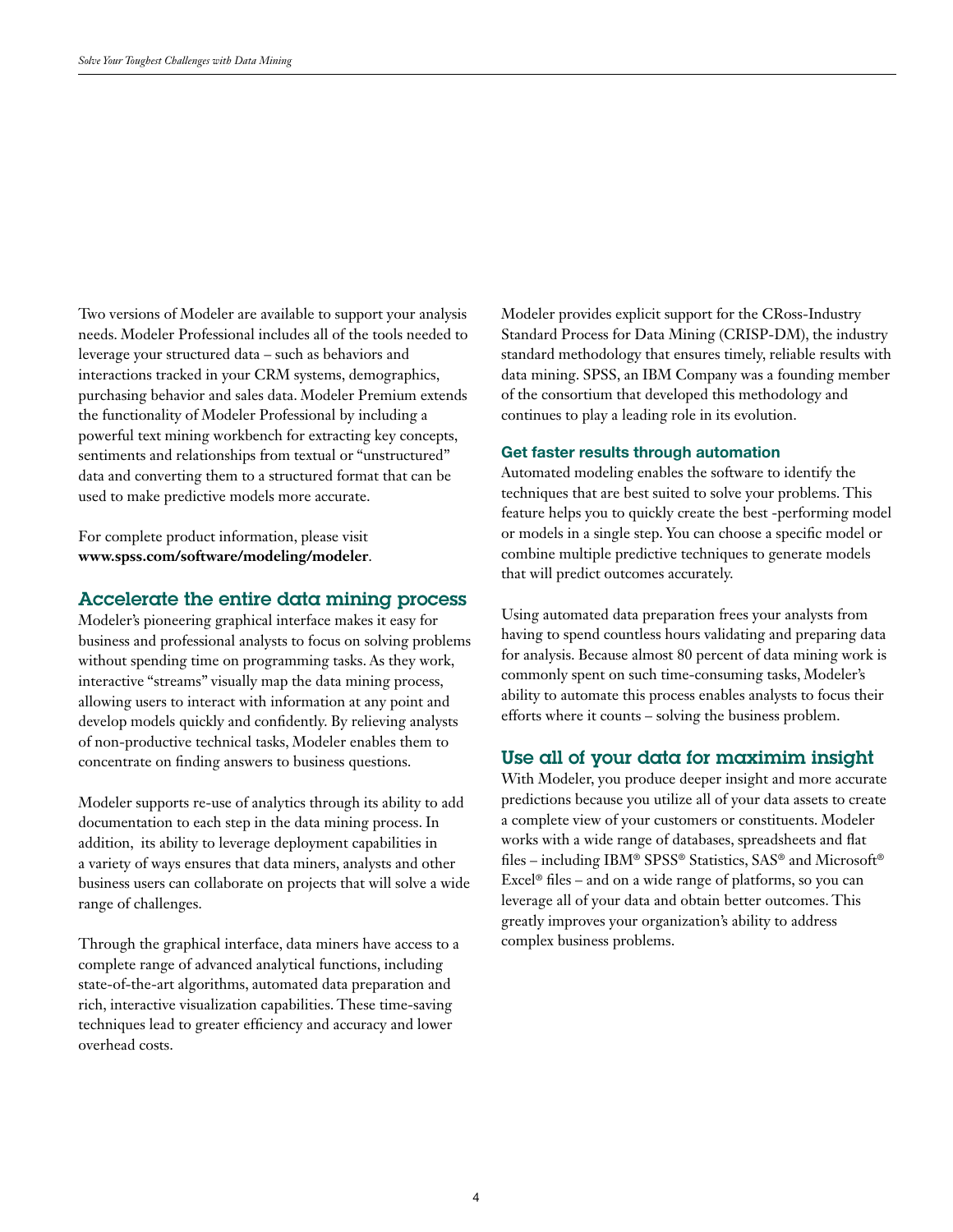You can also extract key concepts, sentiments and relationships in multiple languages from textual or "unstructured" data. Modeler Premium, which delivers comprehensive data mining capabilities plus a fully integrated text analytics workbench, makes it easy to incorporate free text data from documents, e-mails, blogs, RSS feeds and other text sources into your analyses. This helps you see relationships between concepts, attitudes, people, organizations and events, and include these insights in your models.

Modeler is fully integrated with other IBM SPSS technologies, allowing organizations to leverage their investments and to realize additional value easily. The IBM® SPSS® Data Collection family of survey research products enables you to include attitudinal data in your predictive models, providing you with a rich source of insight into your customers. And Statistics interfaces are directly accessible from Modeler, so you can perform data preparation and manipulation, statistical testing and reporting without leaving the data mining workbench.

## Integrate predictions across the enterprise

Modeler enables you to easily deploy your predictions into business processes using a variety of standard programming interfaces that support both real-time and batch analytical processes. Additional services are available to help you manage model performance and automate analytical processes. These services can save you time and ensure that your models are always up to date and accurate.

Your predictive models can be transformed into enterprise information assets by adding the innovative analytics management, process automation and deployment capabilities available with IBM® SPSS® Collaboration and Deployment Services. This best-of-breed analytical platform provides a scalable, reliable infrastructure for delivering predictions and recommendations within your critical business processes.

## Achieve outstanding scalability and openness

Modeler's open architecture enables you to access data and deploy models, predictions and insight to decision makers and automated operational systems, including:

- • Call center staff, helping them to offer additional products or services that customers are likely to accept–increasing revenues without significantly increasing costs
- • Other customer-facing staff, so they can up-sell and cross-sell to current customers and retain those likely to churn – increasing the profitability of your customer base
- • Web sites, making it easier for customers to find and purchase the products they want and increasing this channel's profitability

*Modeler gives you the ability to understand people in more subtle and useful ways and predict their behavior more accurately than you can with any other method.*

Modeler makes the best use of your IT infrastructure, so you can leverage data mining algorithms provided within existing databases and score many records in minutes without additional hardware.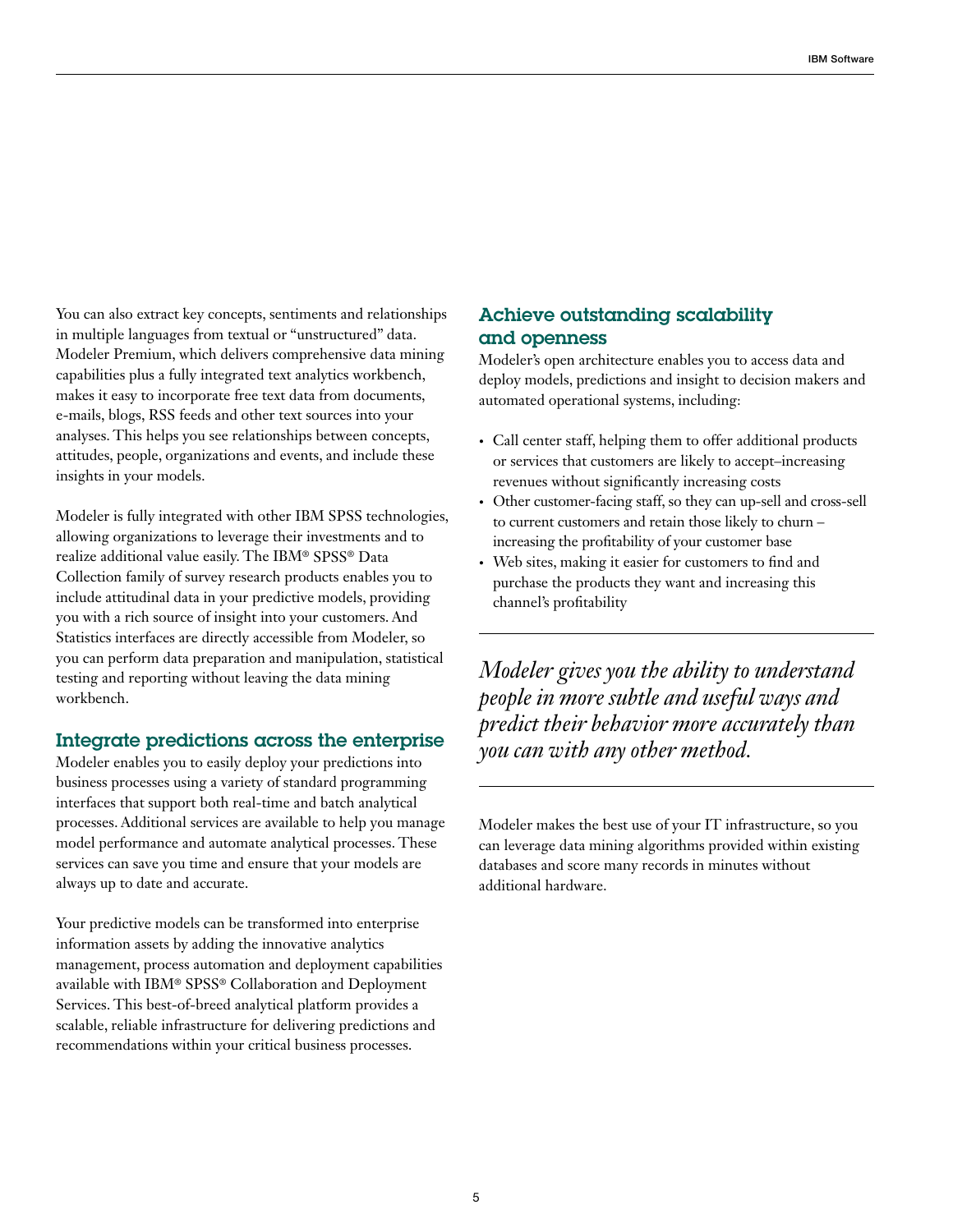Small to mid-sized organizations will find that Modeler can efficiently analyze the amounts of date they generate. In organizations with complex or high-volume data mining requirements, IBM SPSS Modeler Server can be leveraged to enable multiple data miners to work simultaneously on large-scale operational warehouses without straining computing resources.

# Solve business problems quickly and easily

Businesses of all types have found that they can attract customers, strengthen their loyalty, reduce customer attrition or "churn" more cost effectively and reduce risk with Modeler. Public sector organizations have benefitted from using Modeler to predict workforce capacity, proactively respond to public safety issues, manage the student lifecycle, improve classroom performance and address many other operational challenges.

### Build more profitable customer relationships

With Modeler, you are able to identify the kinds of customers or constituents you have, look for similarities or differences in their behavior and ensure that your product or service strategy and customer processes are based on actual behavior and not guesswork. For example:

• One of the oldest banks in Portugal fights the spread of an eroding customer base by using predictive analytics to identify customers likely to leave the bank. Focusing retention efforts on its most valuable customers enabled the bank to reduce attrition by 15 to 20 percent and increase profits by 10 to 20 percent.

- • A community college in California serving almost 15,000 undergraduates relies on Modeler to predict which students are less likely to return to school. This helps faculty and administrators improve retention by providing appropriate counseling, financial aid packages and curriculum offerings. Partly due to these programs, the college ranks third among the state's community colleges for the percentage of students successfully transferring to the University of California system.
- • A Dutch insurance firm achieved a 448 percent return on investment in just under three months using Modeler to help plan and optimize its outbound marketing campaigns across product groups and channels. This approach resulted in a 40 percent increase in outbound conversions and a 35 percent decrease in mailing costs.

#### Control risk, combat fraud

Modeler helps your organization efficiently and reliably analyze many variables related to risk. Using a flexible, comprehensive set of techniques, including risk scoring and anomaly detection, you can detect suspicious circumstances and react quickly to lessen the impact of risk. For example:

- A U.K. energy utility uses Modeler to analyze five million customer records so that it can improve sales and customer service while minimizing write-offs due to nonpayment. The company also uses data mining to improve the efficiency of its payment-handling processes.
- • A U.S. state tax agency developed predictive scores enabling it to focus on the organizations most likely to have underpaid their taxes, so it could devote investigative resources to those cases. This enabled the agency to increase revenues without increasing staff costs.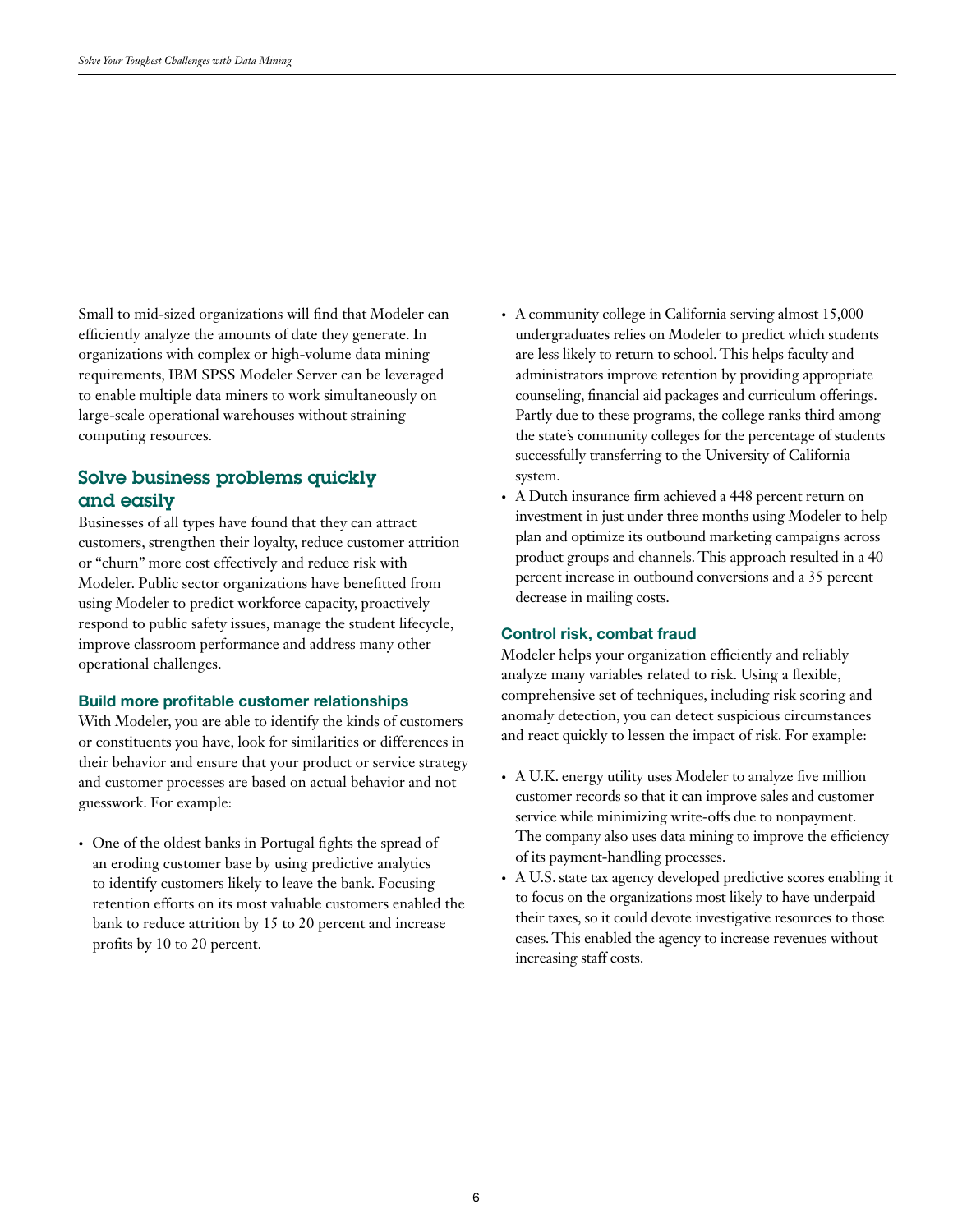If fraud or improper payments are your primary concern, Modeler helps you focus investigative resources on the transactions that are most likely to be fraudulent – enabling both commercial organizations and government agencies to increase their success rates and reduce costs. A U.S. healthcare services organization uses Modeler to flag suspicious medical claims. The previous process required two weeks. Now, it takes only ten minutes and has detected 200 times more fraudulent claims than the old process.

Modeler streamlines the process of anomaly detection, enabling analysts to identify instances of unusual behavior more quickly. And because its predictive models can be updated easily, your organization can continue to detect unusual situations, even when fraudsters change their tactics.

Agencies involved in intelligence work use Modeler to uncover patterns in relationships or behavior. State and local law enforcement agencies use it to solve "cold cases" and anticipate future criminal behavior. One software company combined its mapping capabilities with Modeler's pattern recognition technologies to show where violent crimes were most likely to occur in a particular city – a good example of Modeler's flexibility and interoperability with other solutions.

#### Count on a high ROI

Every transaction, event, customer contact, survey response, blog entry and Web site hit provides valuable information about your customers or operations. Your databases, call center software, e-mail archives and other systems are full of these useful insights, which can drive your organization's success.

Modeler is an ideal choice for data-rich organizations because it allows you to conduct data mining easily, efficiently and rapidly. Organizations that use the prediction and insight gained through Modeler to increase their understanding of the attitudes and behavior of the people they serve will see significant, quantifiable results.

## About SPSS, an IBM Company

SPSS, an IBM Company, is a leading global provider of predictive analytics software and solutions. The company's complete portfolio of products - data collection, statistics, modeling and deployment - captures people's attitudes and opinions, predicts outcomes of future customer interactions, and then acts on these insights by embedding analytics into business processes. IBM SPSS solutions address interconnected business objectives across an entire organization by focusing on the convergence of analytics, IT architecture and business process. Commercial, government and academic customers worldwide rely on IBM SPSS technology as a competitive advantage in attracting, retaining and growing customers, while reducing fraud and mitigating risk. SPSS was acquired by IBM in October 2009. For further information, or to reach a representative, visit **www.spss.com.**